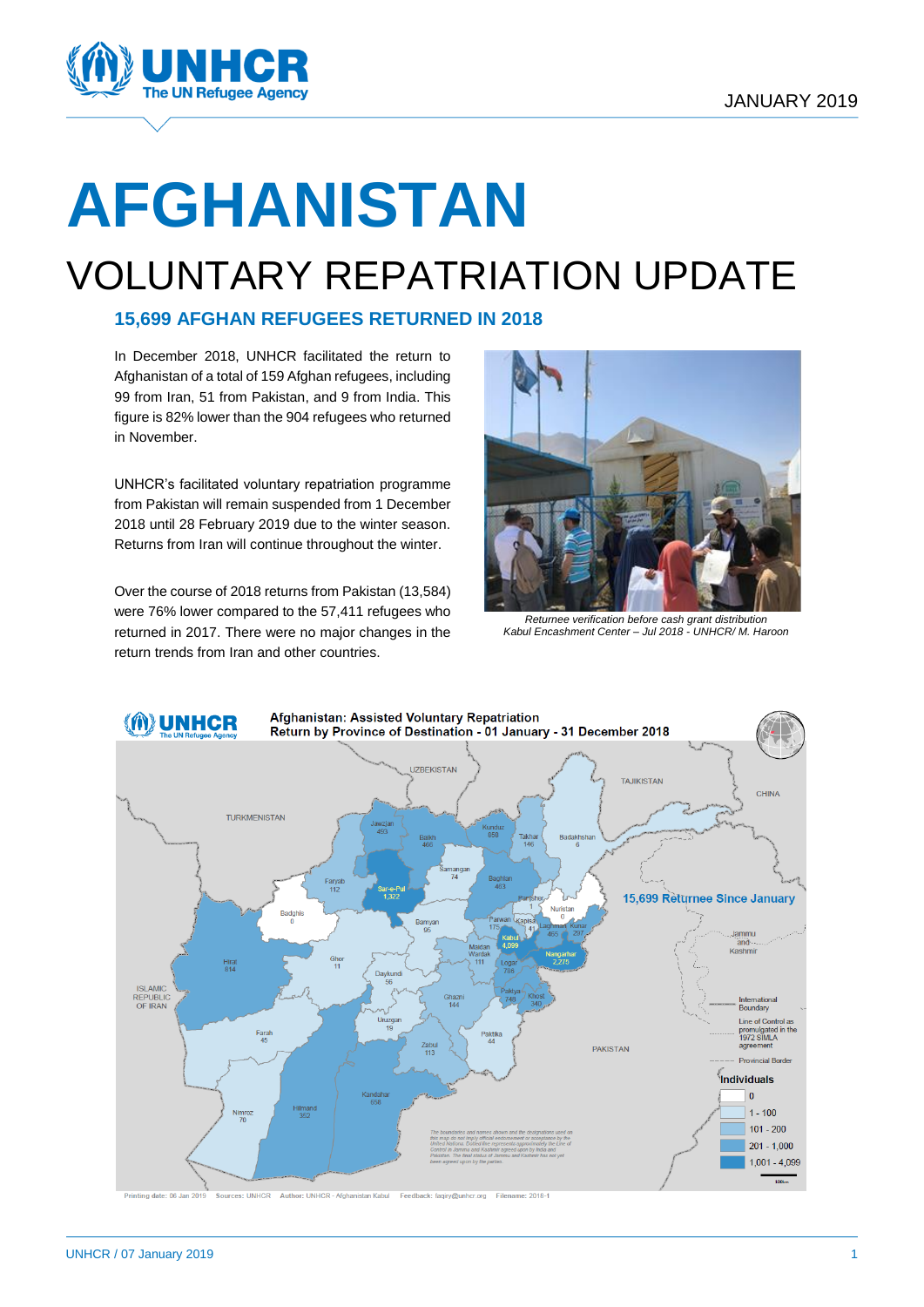

# Process of Return

UNHCR's Voluntary Repatriation Centres (VRCs) in countries of asylum process refugees wanting to return to Afghanistan and issue a Voluntary Repatriation Form (VRF) for each family. Two VRCs are located in Pakistan: Azakhel in Peshawar and Baleli in Quetta. Repatriation from Iran is facilitated through all UNHCR Offices, including the VRC in Soleimankhani.

Upon return to Afghanistan, returnees are assisted at four Encashment Centers (ECs) located in Kabul, Samarkhel (Nangarhar), Jamal Mayna (Kandahar) and Herat.

At the ECs all Afghan returnees with a valid VRF receive a grant of approximately USD 200 per person (exact amount calculated based on their area of origin) to support their immediate humanitarian needs.

In addition to cash grants, a range of inter-agency services are provided by UNHCR and its partners, including basic healthcare and vaccinations (by the Ministry of Public Health supported by WHO and UNICEF), mine risk awareness (by the Danish Demining Group supported by UNMAS), back to school campaign (by UNICEF and the Ministry of Education), and a transit facility for overnight accommodation (provided by UNHCR and the Ministry of Refugees and Repatriation, MoRR).

Returnees are also provided with a valid SIM card (by Afghan Wireless Communication Company) free of charge. UNHCR provides USD 2 air time per month for 3 months. This is to ensure returnees access to communication services. SIM

**IN BRIEF**

Between January and December 2018, a total of 15,699 Afghan refugees returned to Afghanistan under UNHCR's facilitated repatriation program, with the majority returning from Pakistan (13,584) followed by smaller numbers from Iran (1,964), India (77) and Tajikistan (74).

Compared to 2017, the return trend from Pakistan significantly decreased.

card distribution also facilitates easy contact with returning refugees in areas of return when UNHCR and its partners conduct return monitoring through phone surveys.

At the ECs, UNHCR and MoRR also conduct returnee monitoring at the household level and identify persons with specific needs to refer to service providers for assessment and potential assistance.

Mine risk education is important as a protection intervention for awareness of the threats associated with landmines, improvised explosive devices (IED) and unexploded ordnance, to prevent injury and loss of life particularly for those returning to rural areas.

**IN BRIEF** All returnees are provided with a multi-purpose cash grant (an average of USD 200 per person) at UNHCR's 4 Encashment Centers. UNHCR's repatriation cash grants to refugee returnees are intended to prevent, reduce, and respond to immediate protection risks and vulnerabilities upon return to Afghanistan. The cash grants are an important protection tool that provides returnees with the means to meet their immediate humanitarian needs, as well as transportation costs.

This is mainly due to the changing regional political dynamics and the improved protection environment for Afghan refugees in Pakistan as well as the deteriorating security environment in Afghanistan, the drought and the poor socio economic conditions.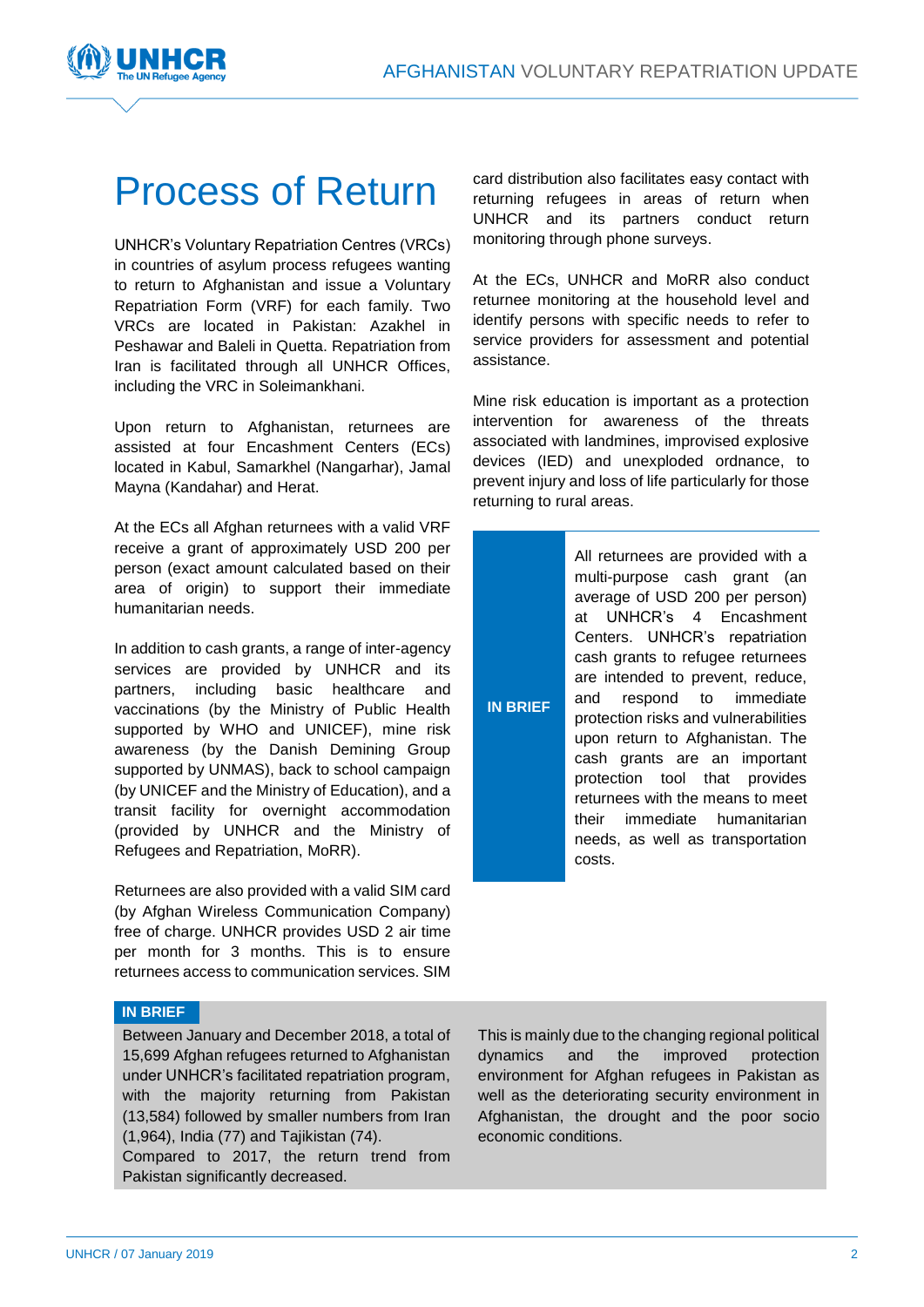



# Returnee Monitoring



*Returnee children receiving mine awareness Kabul EC. UNHCR/ M. Haroon, July 2018*

Returnee monitoring is an inherent part of the **protection monitoring** carried out by UNHCR across Afghanistan. UNHCR monitors refugee returnees through the entire process of voluntary repatriation: beginning with an interview at the Voluntary Repatriation Centre in the country of



asylum, continuing with an interview at the Encashment Centre upon arrival in Afghanistan, followed by a phone survey conducted 1-6 months later in places of return. UNHCR also includes refugee returnees as a population group in its protection monitoring at the community level.



### **ENCASHMENT CENTRE (EC) MONITORING**

Encashment Centre monitoring is conducted with refugee returnees upon their arrival in Afghanistan. It aims at identifying return trends by assessing the voluntariness of return, reasons for the decision to return, the level of information that returnees received in countries of asylum to allow them to make a well-informed choice to return home, and the conditions in the country of asylum. It also assists in detecting harassment, trafficking, and other violations that should be brought to the attention of responsible authorities.

Between 1 January and 31 December 2018, a total of 1,477 households were interviewed at the ECs, including 746 male and 731 female respondents. Interviewees were selected randomly from among returning families.

# Post-Return Monitoring

UNHCR uses mobile phone surveys to collect real-time data from the returnee population one to six months after the returnees have settled in communities. It is supplemented with interviews with internally displaced persons (IDPs) and the general Afghan population for comparison purposes. This provides UNHCR an unparalleled perspective on current population mobility trends and actionable data regarding assistance needs, protection risks and vulnerabilities, as well as comparative information from a broader crosssection of the population. In 2017 UNHCR contracted Orange Door Research and Viamo to conduct phone surveys with returnees, IDPs and the general population. A total of 14,095 household level interviews were carried out including with 4,003 returnees, 6,097 IDPs and 3,995 members of the general population. A similar study is currently being conducted in 2019. The findings of these and similar reports can be found on UNHCR's data portal at:

<https://data2.unhcr.org/en/country/afg>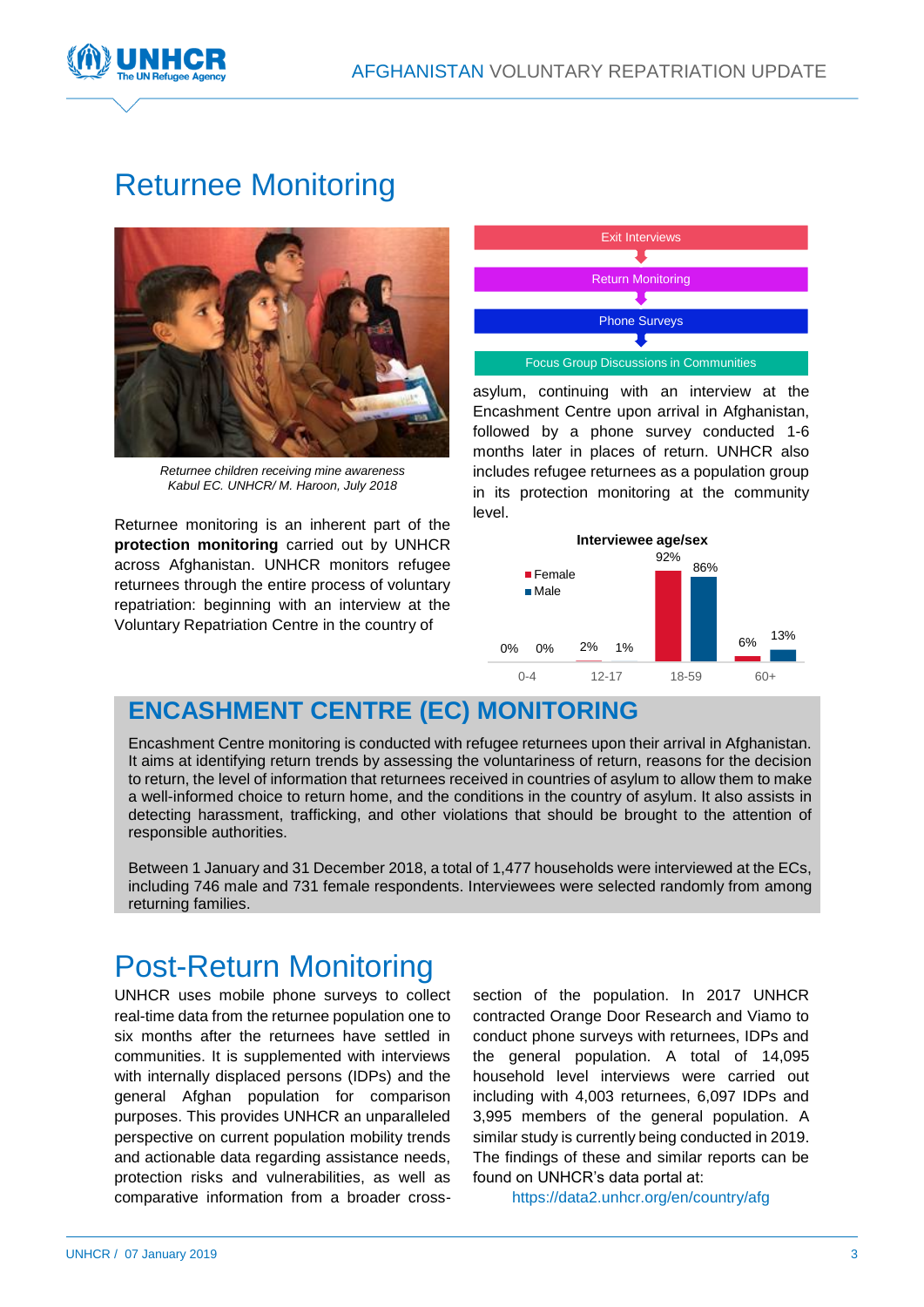

# Return Trends

Some **60%** of returnees have settled in Kabul, Nangarhar, Sar-e-Pul, Kunduz and Herat provinces. Since 2002 UNHCR has facilitated the return of over **5.2 million** Afghan refugees, mainly from neighboring Pakistan and Iran.





Monthly Return Trends from Pakistan and Iran - 01 Jan 2016 - 31 Dec 2018

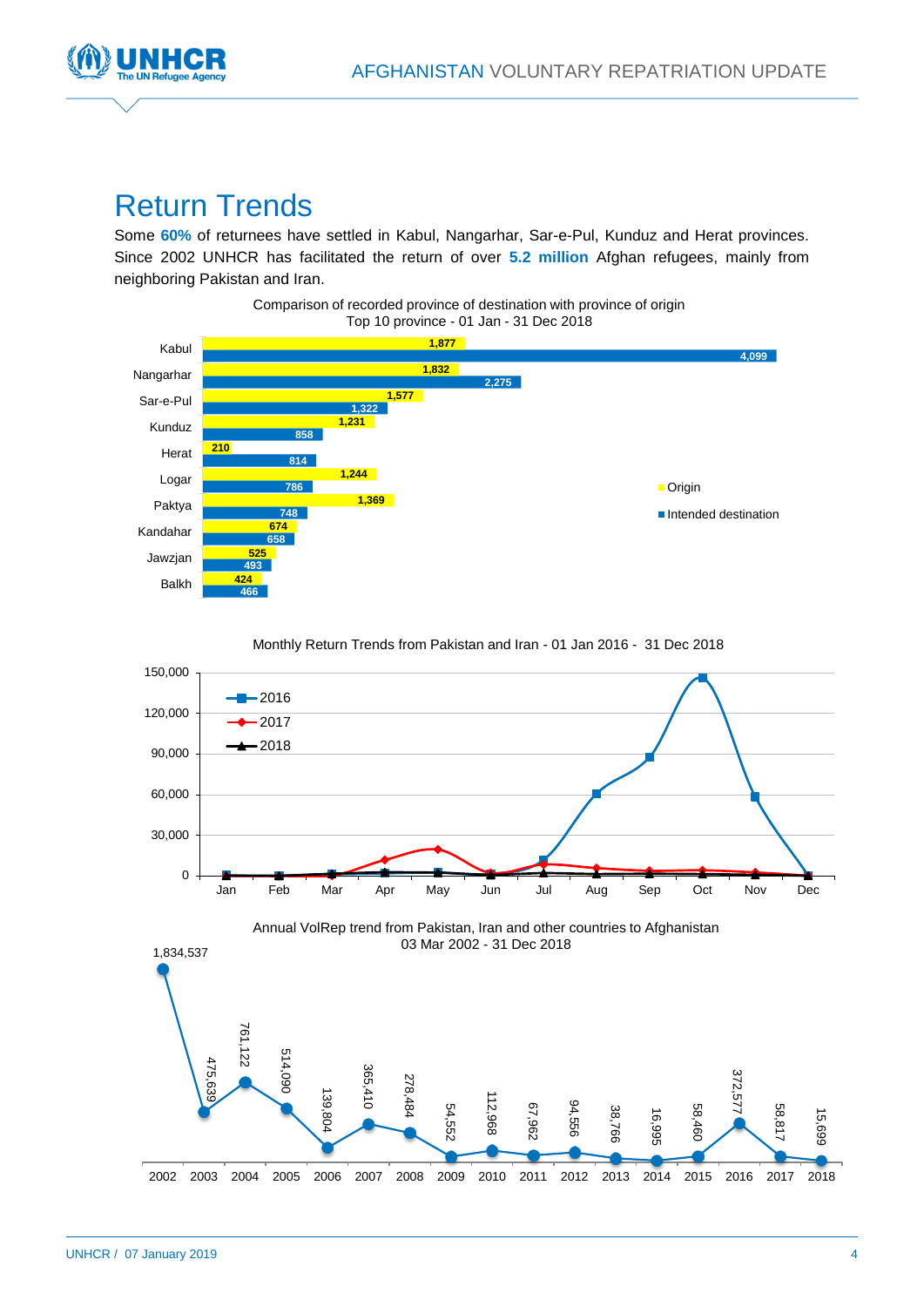



| <b>IN BRIEF</b> | In 2017 and 2018 roughly 56% of<br>Afghan returnees interviewed by<br>UNHCR returned to their province<br>of origin, while the remaining 44% | Reasons for not returning to<br>province of origin |       |
|-----------------|----------------------------------------------------------------------------------------------------------------------------------------------|----------------------------------------------------|-------|
|                 | settled in new communities.                                                                                                                  | Perceived insecurity                               |       |
|                 | Nearly 60% of refugees returned<br>after spending over 3 decades in                                                                          | To re-unite with relatives                         | 1     |
|                 | exile.                                                                                                                                       | Lack of land                                       | 15.0  |
|                 | than 22% of<br>More<br>refugee<br>returnees from Pakistan and 16%<br>from Iran were born in exile.                                           | Lack of income<br>opportunities                    | 12.1% |
|                 |                                                                                                                                              | Lack of housing/ shelter                           | 10.2% |
|                 | Over 90% of interviewed returnees<br>stated that they had sufficient                                                                         | Lack of basic services                             | 5.3%  |
|                 | information to make an informed                                                                                                              | Lack of school                                     | 0.6%  |
|                 | decision prior to the return.<br>Information was mainly obtained<br>through Afghan communities and<br>visits to Afghanistan.                 | Personal dispute                                   | 0.6%  |
|                 |                                                                                                                                              | Other                                              | 2.5%  |



# Reasons for not returning to the



#### Awareness about cash grant



#### Sources of Information on Place of Origin and VolRep Program

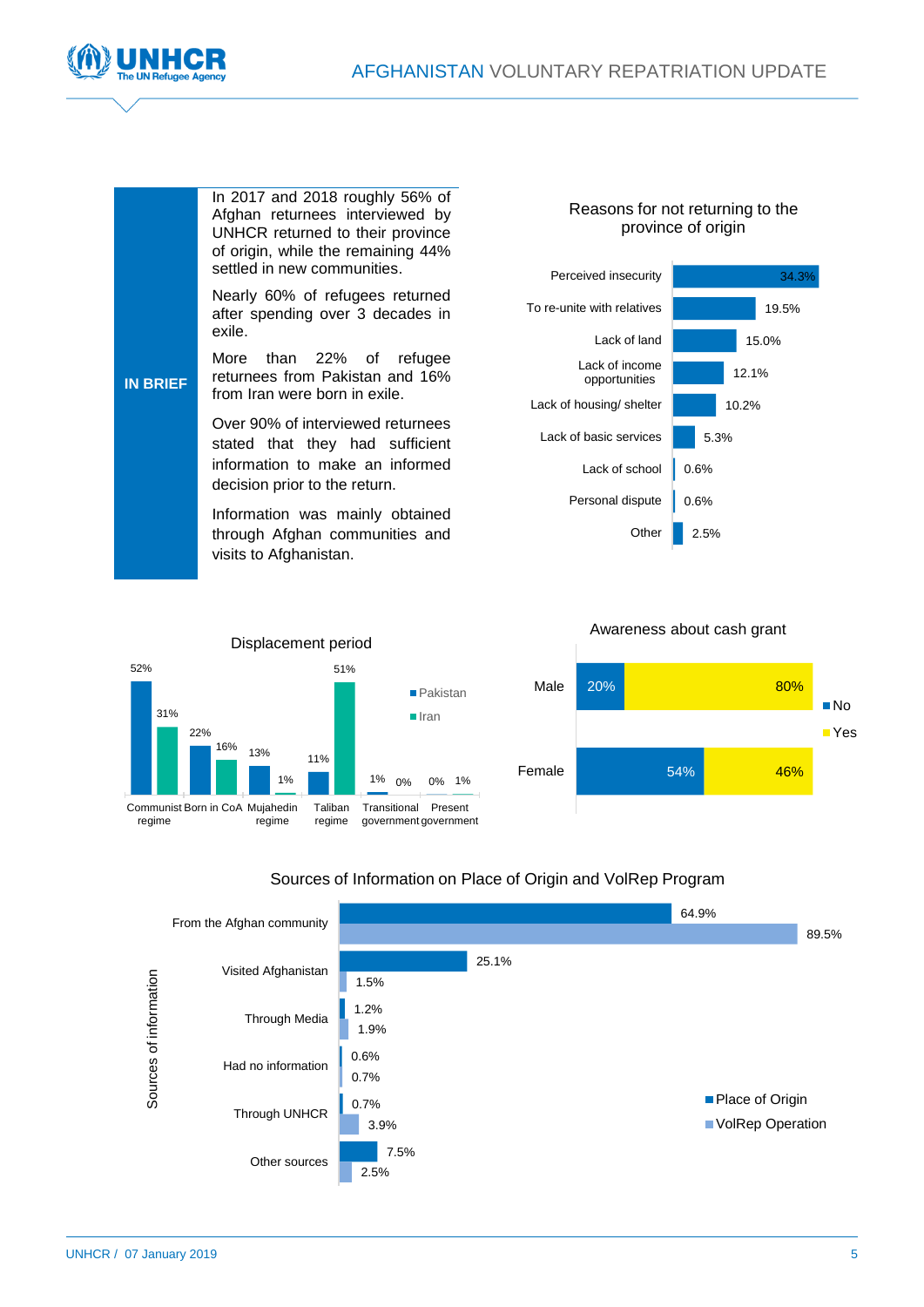



## Reasons for Return

#### **IN BRIEF**

Some 1,290 newly arrived returnees from Pakistan were interviewed during monitoring in 2018. The main reasons for leaving Pakistan include: lack of employment opportunities, stricter border controls resulting in separation of families, the high cost of living, and uncertainty related to the extension of refugee ID cards. Only 2% of returnees interviewed reported that they or their relatives were arrested in Pakistan within the last year.



#### Reasons for leaving Pakistan - 2018

#### Reasons for leaving Pakistan - 2017

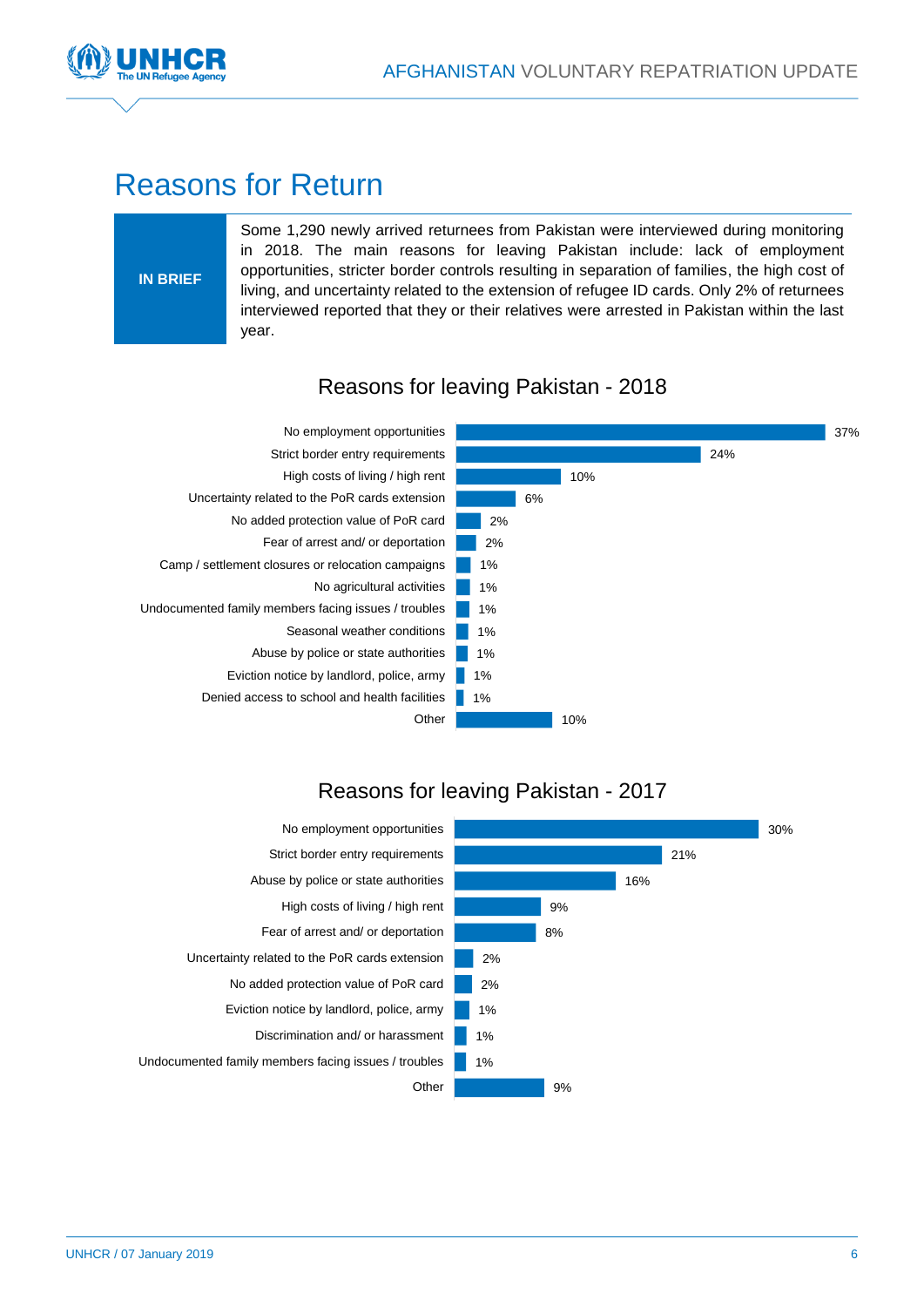

#### **IN BRIEF**

Incentives for returning to Afghanistan include: reunification with family members, a perception of increased employment opportunities, offers of land allocation, including UNHCR's assistance package, a perceived improvement in the security situation, and government assurances of a house and land through its Gul Watan campaign. 1



#### Reasons for return to Afghanistan 2018

#### Reasons for return to Afghanistan 2017



l *<sup>1</sup> Khpal Watan, Gul Watan ("My country, my beautiful country") is the Government of Afghanistan's Ministry of Refugees and Repatriation's campaign launched in July 2016 in Pakistan to encourage Afghans to return home.*